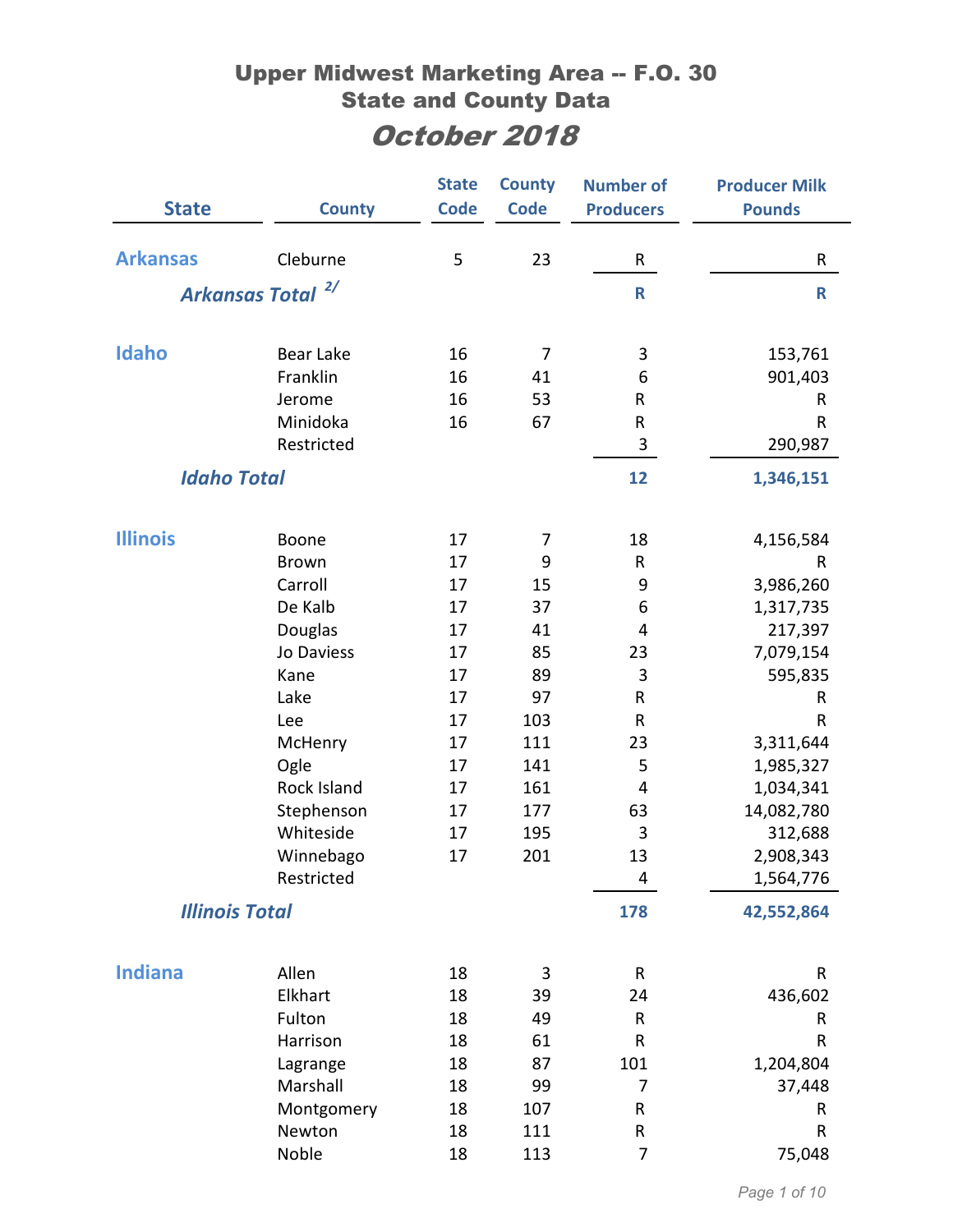|                            |               | <b>State</b> | <b>County</b> | <b>Number of</b> | <b>Producer Milk</b> |
|----------------------------|---------------|--------------|---------------|------------------|----------------------|
| <b>State</b>               | <b>County</b> | <b>Code</b>  | <b>Code</b>   | <b>Producers</b> | <b>Pounds</b>        |
|                            |               |              |               |                  |                      |
| <b>Indiana</b> (continued) | Parke         | 18           | 121           | 4                | 81,050               |
|                            | Rush          | 18           | 139           | R                | R                    |
|                            | St. Joseph    | 18           | 141           | R                | R                    |
|                            | Wayne         | 18           | 177           | 3                | 10,875               |
|                            | Restricted    |              |               | 9                | 4,814,649            |
| <b>Indiana Total</b>       |               |              |               | 155              | 6,660,476            |
|                            |               |              |               |                  |                      |
| <b>lowa</b>                | Allamakee     | 19           | 5             | 21               | 8,452,519            |
|                            | Benton        | 19           | 11            | R                | R                    |
|                            | <b>Bremer</b> | 19           | 17            | 4                | 250,660              |
|                            | Buchanan      | 19           | 19            | 15               | 486,264              |
|                            | <b>Butler</b> | 19           | 23            | $\mathsf{R}$     | R                    |
|                            | Cerro Gordo   | 19           | 33            | ${\sf R}$        | R                    |
|                            | Cherokee      | 19           | 35            | ${\sf R}$        | R                    |
|                            | Chickasaw     | 19           | 37            | 11               | 1,489,577            |
|                            | Clay          | 19           | 41            | $\mathsf{R}$     | R                    |
|                            | Clayton       | 19           | 43            | 17               | 2,807,659            |
|                            | Davis         | 19           | 51            | 15               | 445,706              |
|                            | Delaware      | 19           | 55            | 5                | 489,169              |
|                            | Dubuque       | 19           | 61            | 12               | 2,323,509            |
|                            | Fayette       | 19           | 65            | 11               | 1,716,440            |
|                            | Floyd         | 19           | 67            | $\overline{7}$   | 744,530              |
|                            | Hancock       | 19           | 81            | R                | R                    |
|                            | Henry         | 19           | 87            | R                | R                    |
|                            | Howard        | 19           | 89            | 25               | 5,176,060            |
|                            | Ida           | 19           | 93            | R                | R                    |
|                            | Jackson       | 19           | 97            | ${\sf R}$        | ${\sf R}$            |
|                            | Johnson       | 19           | 103           | 17               | 293,213              |
|                            | Jones         | 19           | 105           | ${\sf R}$        | R                    |
|                            | Keokuk        | 19           | 107           | R                | R                    |
|                            | Kossuth       | 19           | 109           | R                | ${\sf R}$            |
|                            | Linn          | 19           | 113           | ${\sf R}$        | ${\sf R}$            |
|                            | Lucas         | 19           | 117           | R                | ${\sf R}$            |
|                            | Lyon          | 19           | 119           | ${\sf R}$        | ${\sf R}$            |
|                            | Marion        | 19           | 125           | R                | R                    |
|                            | Mitchell      | 19           | 131           | 10               | 333,143              |
|                            | O'Brien       | 19           | 141           | $\mathsf 3$      | 5,084,222            |
|                            | Osceola       | 19           | 143           | R                | R                    |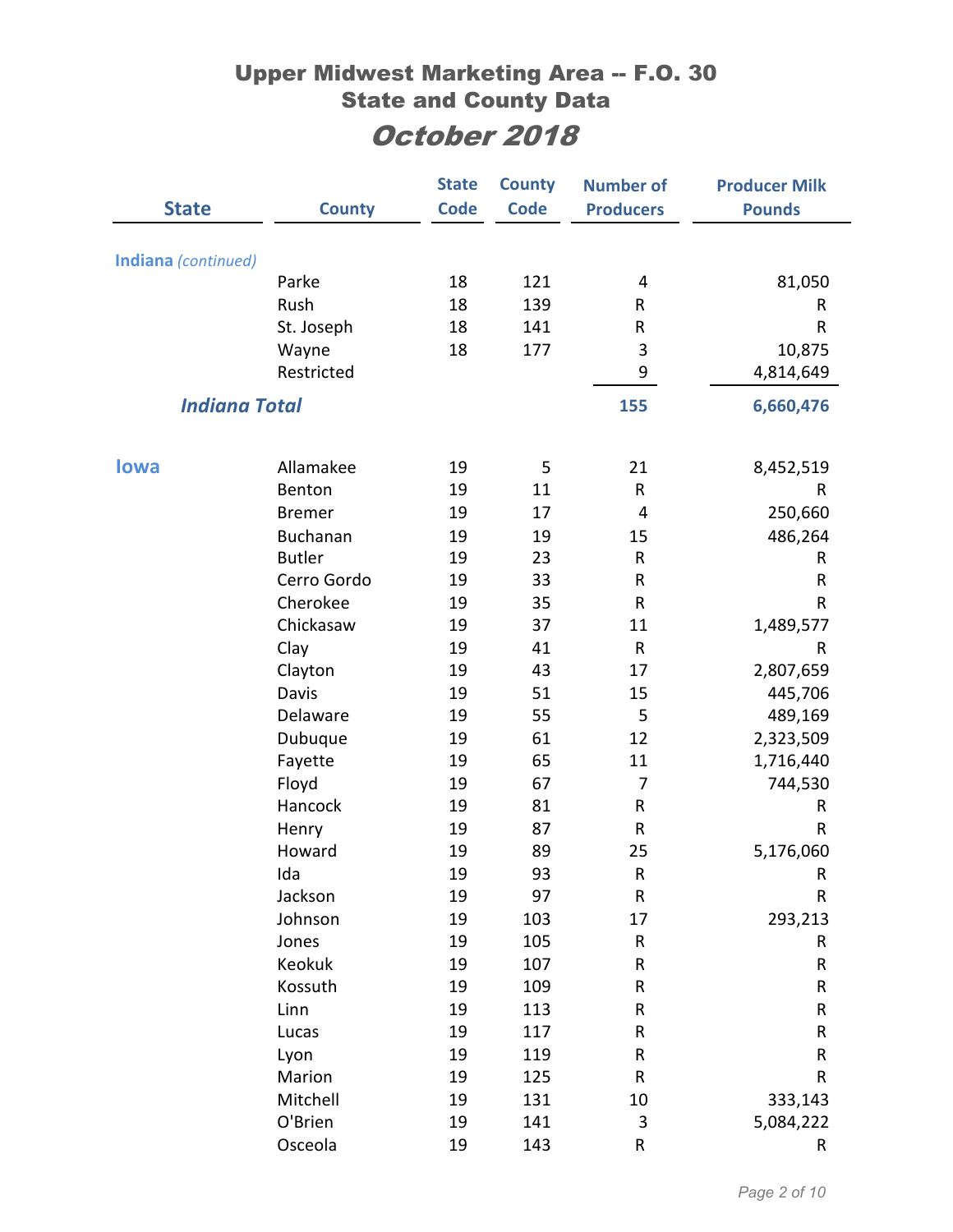|                         |               | <b>State</b> | <b>County</b>  | <b>Number of</b> | <b>Producer Milk</b> |
|-------------------------|---------------|--------------|----------------|------------------|----------------------|
| <b>State</b>            | <b>County</b> | <b>Code</b>  | <b>Code</b>    | <b>Producers</b> | <b>Pounds</b>        |
| <b>lowa</b> (continued) |               |              |                |                  |                      |
|                         | Plymouth      | 19           | 149            | ${\sf R}$        | R                    |
|                         | Scott         | 19           | 163            | R                | R                    |
|                         | Sioux         | 19           | 167            | 9                | 37,957,322           |
|                         | Van Buren     | 19           | 177            | 3                | 227,139              |
|                         | Washington    | 19           | 183            | 25               | 465,913              |
|                         | Wayne         | 19           | 185            | 9                | 284,554              |
|                         | Winnebago     | 19           | 189            | ${\sf R}$        | R                    |
|                         | Winneshiek    | 19           | 191            | 39               | 12,002,897           |
|                         | Woodbury      | 19           | 193            | ${\sf R}$        | R                    |
|                         | Worth         | 19           | 195            | ${\sf R}$        | R                    |
|                         | Restricted    |              |                | 27               | 46,705,186           |
| <b>Iowa Total</b>       |               |              |                | 285              | 127,735,682          |
|                         |               |              |                |                  |                      |
| <b>Michigan</b>         | Alpena        | 26           | $\overline{7}$ | 4                | 130,608              |
|                         | Arenac        | 26           | 11             | R                | R                    |
|                         | <b>Benzie</b> | 26           | 19             | ${\sf R}$        | R                    |
|                         | Cass          | 26           | 27             | ${\sf R}$        | R                    |
|                         | Clare         | 26           | 35             | 11               | 83,525               |
|                         | Clinton       | 26           | 37             | 3                | 107,812              |
|                         | Delta         | 26           | 41             | 3                | 321,459              |
|                         | Dickinson     | 26           | 43             | 3                | 981,776              |
|                         | Eaton         | 26           | 45             | 5                | 75,564               |
|                         | Hillsdale     | 26           | 59             | ${\sf R}$        | R                    |
|                         | Huron         | 26           | 63             | ${\sf R}$        | R                    |
|                         | Ingham        | 26           | 65             | R                | R                    |
|                         | Ionia         | 26           | 67             | R                | R                    |
|                         | Isabella      | 26           | 73             | ${\sf R}$        | R                    |
|                         | Kent          | 26           | 81             | ${\sf R}$        | R                    |
|                         | Mason         | 26           | 105            | R                | R                    |
|                         | Menominee     | 26           | 109            | 28               | 9,285,883            |
|                         | Montcalm      | 26           | 117            | ${\sf R}$        | R                    |
|                         | Montmorency   | 26           | 119            | R                | R                    |
|                         | Muskegon      | 26           | 121            | 6                | 151,350              |
|                         | Newaygo       | 26           | 123            | 5                | 100,011              |
|                         | Osceola       | 26           | 133            | R                | R                    |
|                         | Oscoda        | 26           | 135            | 3                | 72,176               |
|                         | Ottawa        | 26           | 139            | $\mathsf 3$      | 17,444               |
|                         | St. Joseph    | 26           | 149            | ${\sf R}$        | R                    |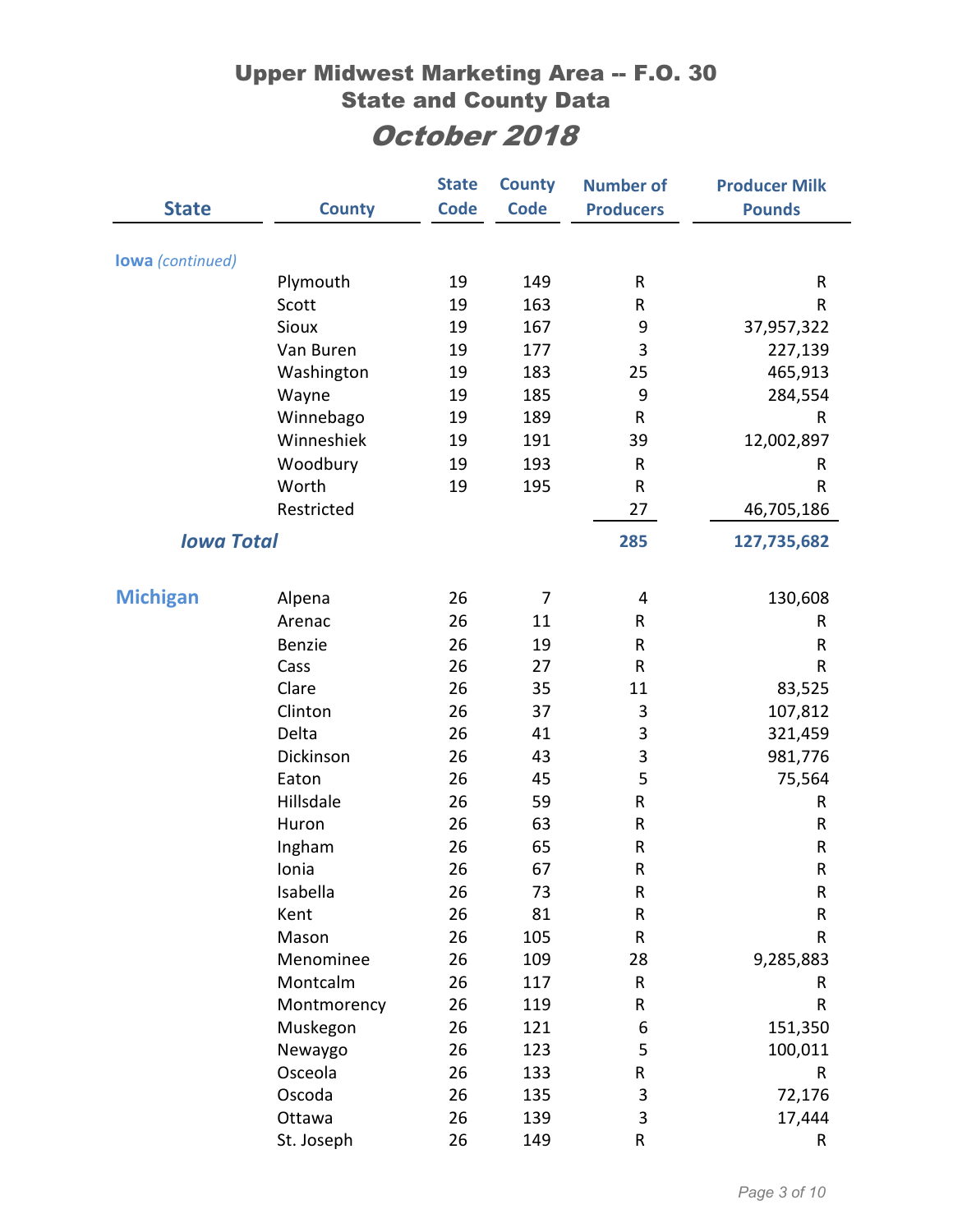|                             |                         | <b>State</b> | <b>County</b> | <b>Number of</b> | <b>Producer Milk</b> |
|-----------------------------|-------------------------|--------------|---------------|------------------|----------------------|
| <b>State</b>                | <b>County</b>           | <b>Code</b>  | <b>Code</b>   | <b>Producers</b> | <b>Pounds</b>        |
|                             |                         |              |               |                  |                      |
| <b>Michigan</b> (continued) |                         |              |               |                  |                      |
|                             | Sanilac                 | 26           | 151           | 12               | 233,512              |
|                             | Tuscola                 | 26           | 157           | 6                | 394,575              |
|                             | Wexford                 | 26           | 165           | $\mathsf{R}$     | R                    |
|                             | Restricted              |              |               | 19               | 489,498              |
| <b>Michigan Total</b>       |                         |              |               | 111              | 12,445,193           |
|                             |                         |              |               |                  |                      |
| <b>Minnesota</b>            | <b>Becker</b>           | 27           |               | 16               | 1,476,063            |
|                             | Benton                  | 27           | 5<br>9        | 49               | 8,440,917            |
|                             | <b>Blue Earth</b>       | 27           | 13            | ${\sf R}$        | R                    |
|                             | <b>Brown</b>            | 27           | 15            | 23               |                      |
|                             | Carlton                 | 27           | 17            | $\overline{4}$   | 5,451,126<br>94,523  |
|                             | Carver                  | 27           | 19            | 45               | 8,226,455            |
|                             | Cass                    | 27           | 21            | 3                |                      |
|                             |                         | 27           | 23            | R                | 15,773<br>R          |
|                             | Chippewa<br>Chisago     | 27           | 25            | 12               | 1,011,763            |
|                             | Clay                    | 27           | 27            | R                | R                    |
|                             | Clearwater              | 27           | 29            | R                | R                    |
|                             |                         |              |               |                  |                      |
|                             | Cottonwood<br>Crow Wing | 27<br>27     | 33<br>35      | 3<br>6           | 221,540<br>471,932   |
|                             | Dakota                  | 27           | 37            | 18               | 4,227,724            |
|                             | Dodge                   | 27           | 39            | 11               | 2,009,304            |
|                             | Douglas                 | 27           | 41            | 13               | 895,075              |
|                             | Faribault               | 27           | 43            | 3                | 1,962,632            |
|                             | Fillmore                | 27           | 45            | 38               | 13,039,320           |
|                             | Goodhue                 | 27           | 49            | 85               | 24,029,858           |
|                             | Grant                   | 27           | 51            |                  | R                    |
|                             | Hennepin                | 27           | 53            | R<br>6           | 668,057              |
|                             | Houston                 | 27           | 55            | 43               | 11,323,436           |
|                             | Hubbard                 | 27           | 57            | 4                | 218,392              |
|                             | Isanti                  | 27           | 59            | 5                | 2,539,800            |
|                             | Jackson                 | 27           | 63            | R                | R                    |
|                             | Kanabec                 | 27           | 65            | 9                | 319,345              |
|                             | Kandiyohi               | 27           | 67            | 14               | 13,156,553           |
|                             | Koochiching             | 27           | 71            | ${\sf R}$        | R                    |
|                             | Le Sueur                | 27           | 79            | 10               | 10,642,192           |
|                             | Lincoln                 | 27           | 81            | ${\sf R}$        | R                    |
|                             | Lyon                    | 27           | 83            | ${\sf R}$        | R                    |
|                             | McLeod                  | 27           | 85            | 18               | 4,566,059            |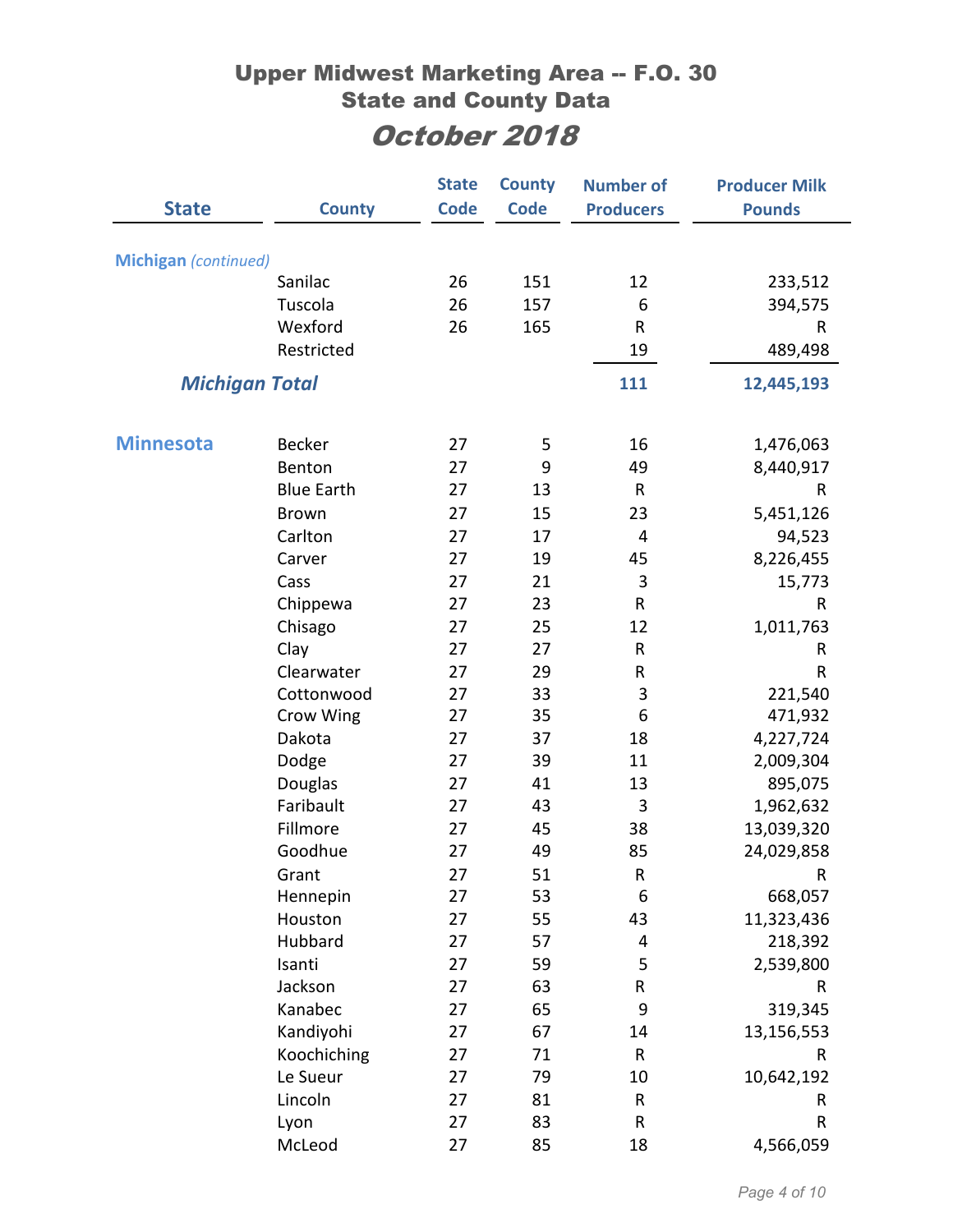| <b>Minnesota</b> (continued)<br>87<br>27<br>${\sf R}$<br>$\mathsf R$<br>Mahnomen<br>3<br>Marshall<br>89<br>16,845<br>27<br>91<br>Martin<br>27<br>R<br>$\mathsf R$<br>Meeker<br>554,354<br>93<br>6<br>27<br>Mille Lacs<br>95<br>27<br>19<br>1,475,612<br>16,473,632<br>Morrison<br>97<br>124<br>27<br>Mower<br>27<br>99<br>16<br>2,145,804<br>101<br>751,881<br>$\overline{4}$<br>Murray<br>27<br>Nicollet<br>103<br>13,525,506<br>27<br>17<br><b>Nobles</b><br>105<br>27<br>${\sf R}$<br>R<br>107<br>${\sf R}$<br>${\sf R}$<br>Norman<br>27<br>Olmsted<br>27<br>109<br>29<br>8,746,183<br>3,486,964<br><b>Otter Tail</b><br>27<br>111<br>47<br>Pennington<br>27<br>113<br>${\sf R}$<br>R<br>Pine<br>27<br>115<br>18<br>1,554,173<br>10,193,424<br>Pipestone<br>117<br>10<br>27<br>Polk<br>9<br>608,977<br>27<br>119<br>121<br>1,215,999<br>27<br>14<br>Pope<br>123<br>Ramsey<br>27<br>${\sf R}$<br>R<br><b>Red Lake</b><br>3<br>149,524<br>27<br>125<br>5<br>Redwood<br>27<br>127<br>693,196<br>Renville<br>129<br>6<br>27<br>718,268<br>9,303,713<br>Rice<br>131<br>38<br>27<br>Rock<br>27<br>133<br>R<br>R<br>3<br>135<br>35,365<br>Roseau<br>27<br>Scott<br>27<br>139<br>31<br>5,647,126<br>27<br>5<br>141<br>276,709<br>Sherburne<br>Sibley<br>17<br>6,017,186<br>27<br>143<br>27<br>145<br>257<br><b>Stearns</b><br>33,295,258<br>855,772<br>Steele<br>147<br>12<br>27<br>Stevens<br>27<br>149<br>9<br>36,763,708<br>Swift<br>8<br>151<br>5,796,521<br>27<br>Todd<br>153<br>41<br>2,315,203<br>27<br>${\sf R}$<br>Traverse<br>27<br>155<br>$\mathsf{R}$<br>17,667,821<br>Wabasha<br>27<br>157<br>70 | <b>State</b> | <b>County</b> | <b>State</b><br><b>Code</b> | <b>County</b><br><b>Code</b> | <b>Number of</b><br><b>Producers</b> | <b>Producer Milk</b><br><b>Pounds</b> |
|----------------------------------------------------------------------------------------------------------------------------------------------------------------------------------------------------------------------------------------------------------------------------------------------------------------------------------------------------------------------------------------------------------------------------------------------------------------------------------------------------------------------------------------------------------------------------------------------------------------------------------------------------------------------------------------------------------------------------------------------------------------------------------------------------------------------------------------------------------------------------------------------------------------------------------------------------------------------------------------------------------------------------------------------------------------------------------------------------------------------------------------------------------------------------------------------------------------------------------------------------------------------------------------------------------------------------------------------------------------------------------------------------------------------------------------------------------------------------------------------------------------------------------------------------------------------------------------------------------|--------------|---------------|-----------------------------|------------------------------|--------------------------------------|---------------------------------------|
|                                                                                                                                                                                                                                                                                                                                                                                                                                                                                                                                                                                                                                                                                                                                                                                                                                                                                                                                                                                                                                                                                                                                                                                                                                                                                                                                                                                                                                                                                                                                                                                                          |              |               |                             |                              |                                      |                                       |
|                                                                                                                                                                                                                                                                                                                                                                                                                                                                                                                                                                                                                                                                                                                                                                                                                                                                                                                                                                                                                                                                                                                                                                                                                                                                                                                                                                                                                                                                                                                                                                                                          |              |               |                             |                              |                                      |                                       |
|                                                                                                                                                                                                                                                                                                                                                                                                                                                                                                                                                                                                                                                                                                                                                                                                                                                                                                                                                                                                                                                                                                                                                                                                                                                                                                                                                                                                                                                                                                                                                                                                          |              |               |                             |                              |                                      |                                       |
|                                                                                                                                                                                                                                                                                                                                                                                                                                                                                                                                                                                                                                                                                                                                                                                                                                                                                                                                                                                                                                                                                                                                                                                                                                                                                                                                                                                                                                                                                                                                                                                                          |              |               |                             |                              |                                      |                                       |
|                                                                                                                                                                                                                                                                                                                                                                                                                                                                                                                                                                                                                                                                                                                                                                                                                                                                                                                                                                                                                                                                                                                                                                                                                                                                                                                                                                                                                                                                                                                                                                                                          |              |               |                             |                              |                                      |                                       |
|                                                                                                                                                                                                                                                                                                                                                                                                                                                                                                                                                                                                                                                                                                                                                                                                                                                                                                                                                                                                                                                                                                                                                                                                                                                                                                                                                                                                                                                                                                                                                                                                          |              |               |                             |                              |                                      |                                       |
|                                                                                                                                                                                                                                                                                                                                                                                                                                                                                                                                                                                                                                                                                                                                                                                                                                                                                                                                                                                                                                                                                                                                                                                                                                                                                                                                                                                                                                                                                                                                                                                                          |              |               |                             |                              |                                      |                                       |
|                                                                                                                                                                                                                                                                                                                                                                                                                                                                                                                                                                                                                                                                                                                                                                                                                                                                                                                                                                                                                                                                                                                                                                                                                                                                                                                                                                                                                                                                                                                                                                                                          |              |               |                             |                              |                                      |                                       |
|                                                                                                                                                                                                                                                                                                                                                                                                                                                                                                                                                                                                                                                                                                                                                                                                                                                                                                                                                                                                                                                                                                                                                                                                                                                                                                                                                                                                                                                                                                                                                                                                          |              |               |                             |                              |                                      |                                       |
|                                                                                                                                                                                                                                                                                                                                                                                                                                                                                                                                                                                                                                                                                                                                                                                                                                                                                                                                                                                                                                                                                                                                                                                                                                                                                                                                                                                                                                                                                                                                                                                                          |              |               |                             |                              |                                      |                                       |
|                                                                                                                                                                                                                                                                                                                                                                                                                                                                                                                                                                                                                                                                                                                                                                                                                                                                                                                                                                                                                                                                                                                                                                                                                                                                                                                                                                                                                                                                                                                                                                                                          |              |               |                             |                              |                                      |                                       |
|                                                                                                                                                                                                                                                                                                                                                                                                                                                                                                                                                                                                                                                                                                                                                                                                                                                                                                                                                                                                                                                                                                                                                                                                                                                                                                                                                                                                                                                                                                                                                                                                          |              |               |                             |                              |                                      |                                       |
|                                                                                                                                                                                                                                                                                                                                                                                                                                                                                                                                                                                                                                                                                                                                                                                                                                                                                                                                                                                                                                                                                                                                                                                                                                                                                                                                                                                                                                                                                                                                                                                                          |              |               |                             |                              |                                      |                                       |
|                                                                                                                                                                                                                                                                                                                                                                                                                                                                                                                                                                                                                                                                                                                                                                                                                                                                                                                                                                                                                                                                                                                                                                                                                                                                                                                                                                                                                                                                                                                                                                                                          |              |               |                             |                              |                                      |                                       |
|                                                                                                                                                                                                                                                                                                                                                                                                                                                                                                                                                                                                                                                                                                                                                                                                                                                                                                                                                                                                                                                                                                                                                                                                                                                                                                                                                                                                                                                                                                                                                                                                          |              |               |                             |                              |                                      |                                       |
|                                                                                                                                                                                                                                                                                                                                                                                                                                                                                                                                                                                                                                                                                                                                                                                                                                                                                                                                                                                                                                                                                                                                                                                                                                                                                                                                                                                                                                                                                                                                                                                                          |              |               |                             |                              |                                      |                                       |
|                                                                                                                                                                                                                                                                                                                                                                                                                                                                                                                                                                                                                                                                                                                                                                                                                                                                                                                                                                                                                                                                                                                                                                                                                                                                                                                                                                                                                                                                                                                                                                                                          |              |               |                             |                              |                                      |                                       |
|                                                                                                                                                                                                                                                                                                                                                                                                                                                                                                                                                                                                                                                                                                                                                                                                                                                                                                                                                                                                                                                                                                                                                                                                                                                                                                                                                                                                                                                                                                                                                                                                          |              |               |                             |                              |                                      |                                       |
|                                                                                                                                                                                                                                                                                                                                                                                                                                                                                                                                                                                                                                                                                                                                                                                                                                                                                                                                                                                                                                                                                                                                                                                                                                                                                                                                                                                                                                                                                                                                                                                                          |              |               |                             |                              |                                      |                                       |
|                                                                                                                                                                                                                                                                                                                                                                                                                                                                                                                                                                                                                                                                                                                                                                                                                                                                                                                                                                                                                                                                                                                                                                                                                                                                                                                                                                                                                                                                                                                                                                                                          |              |               |                             |                              |                                      |                                       |
|                                                                                                                                                                                                                                                                                                                                                                                                                                                                                                                                                                                                                                                                                                                                                                                                                                                                                                                                                                                                                                                                                                                                                                                                                                                                                                                                                                                                                                                                                                                                                                                                          |              |               |                             |                              |                                      |                                       |
|                                                                                                                                                                                                                                                                                                                                                                                                                                                                                                                                                                                                                                                                                                                                                                                                                                                                                                                                                                                                                                                                                                                                                                                                                                                                                                                                                                                                                                                                                                                                                                                                          |              |               |                             |                              |                                      |                                       |
|                                                                                                                                                                                                                                                                                                                                                                                                                                                                                                                                                                                                                                                                                                                                                                                                                                                                                                                                                                                                                                                                                                                                                                                                                                                                                                                                                                                                                                                                                                                                                                                                          |              |               |                             |                              |                                      |                                       |
|                                                                                                                                                                                                                                                                                                                                                                                                                                                                                                                                                                                                                                                                                                                                                                                                                                                                                                                                                                                                                                                                                                                                                                                                                                                                                                                                                                                                                                                                                                                                                                                                          |              |               |                             |                              |                                      |                                       |
|                                                                                                                                                                                                                                                                                                                                                                                                                                                                                                                                                                                                                                                                                                                                                                                                                                                                                                                                                                                                                                                                                                                                                                                                                                                                                                                                                                                                                                                                                                                                                                                                          |              |               |                             |                              |                                      |                                       |
|                                                                                                                                                                                                                                                                                                                                                                                                                                                                                                                                                                                                                                                                                                                                                                                                                                                                                                                                                                                                                                                                                                                                                                                                                                                                                                                                                                                                                                                                                                                                                                                                          |              |               |                             |                              |                                      |                                       |
|                                                                                                                                                                                                                                                                                                                                                                                                                                                                                                                                                                                                                                                                                                                                                                                                                                                                                                                                                                                                                                                                                                                                                                                                                                                                                                                                                                                                                                                                                                                                                                                                          |              |               |                             |                              |                                      |                                       |
|                                                                                                                                                                                                                                                                                                                                                                                                                                                                                                                                                                                                                                                                                                                                                                                                                                                                                                                                                                                                                                                                                                                                                                                                                                                                                                                                                                                                                                                                                                                                                                                                          |              |               |                             |                              |                                      |                                       |
|                                                                                                                                                                                                                                                                                                                                                                                                                                                                                                                                                                                                                                                                                                                                                                                                                                                                                                                                                                                                                                                                                                                                                                                                                                                                                                                                                                                                                                                                                                                                                                                                          |              |               |                             |                              |                                      |                                       |
|                                                                                                                                                                                                                                                                                                                                                                                                                                                                                                                                                                                                                                                                                                                                                                                                                                                                                                                                                                                                                                                                                                                                                                                                                                                                                                                                                                                                                                                                                                                                                                                                          |              |               |                             |                              |                                      |                                       |
|                                                                                                                                                                                                                                                                                                                                                                                                                                                                                                                                                                                                                                                                                                                                                                                                                                                                                                                                                                                                                                                                                                                                                                                                                                                                                                                                                                                                                                                                                                                                                                                                          |              |               |                             |                              |                                      |                                       |
|                                                                                                                                                                                                                                                                                                                                                                                                                                                                                                                                                                                                                                                                                                                                                                                                                                                                                                                                                                                                                                                                                                                                                                                                                                                                                                                                                                                                                                                                                                                                                                                                          |              |               |                             |                              |                                      |                                       |
|                                                                                                                                                                                                                                                                                                                                                                                                                                                                                                                                                                                                                                                                                                                                                                                                                                                                                                                                                                                                                                                                                                                                                                                                                                                                                                                                                                                                                                                                                                                                                                                                          |              |               |                             |                              |                                      |                                       |
|                                                                                                                                                                                                                                                                                                                                                                                                                                                                                                                                                                                                                                                                                                                                                                                                                                                                                                                                                                                                                                                                                                                                                                                                                                                                                                                                                                                                                                                                                                                                                                                                          |              |               |                             |                              |                                      |                                       |
|                                                                                                                                                                                                                                                                                                                                                                                                                                                                                                                                                                                                                                                                                                                                                                                                                                                                                                                                                                                                                                                                                                                                                                                                                                                                                                                                                                                                                                                                                                                                                                                                          |              |               |                             |                              |                                      |                                       |
|                                                                                                                                                                                                                                                                                                                                                                                                                                                                                                                                                                                                                                                                                                                                                                                                                                                                                                                                                                                                                                                                                                                                                                                                                                                                                                                                                                                                                                                                                                                                                                                                          |              |               |                             |                              |                                      |                                       |
|                                                                                                                                                                                                                                                                                                                                                                                                                                                                                                                                                                                                                                                                                                                                                                                                                                                                                                                                                                                                                                                                                                                                                                                                                                                                                                                                                                                                                                                                                                                                                                                                          |              |               |                             |                              |                                      |                                       |
|                                                                                                                                                                                                                                                                                                                                                                                                                                                                                                                                                                                                                                                                                                                                                                                                                                                                                                                                                                                                                                                                                                                                                                                                                                                                                                                                                                                                                                                                                                                                                                                                          |              | Wadena        | 27                          | 159                          | 10                                   | 626,652                               |
| 5<br>499,117<br>Waseca<br>161<br>27                                                                                                                                                                                                                                                                                                                                                                                                                                                                                                                                                                                                                                                                                                                                                                                                                                                                                                                                                                                                                                                                                                                                                                                                                                                                                                                                                                                                                                                                                                                                                                      |              |               |                             |                              |                                      |                                       |
| Washington<br>628,134<br>27<br>163<br>11                                                                                                                                                                                                                                                                                                                                                                                                                                                                                                                                                                                                                                                                                                                                                                                                                                                                                                                                                                                                                                                                                                                                                                                                                                                                                                                                                                                                                                                                                                                                                                 |              |               |                             |                              |                                      |                                       |
| 165<br>${\sf R}$<br>Watonwan<br>27<br>R                                                                                                                                                                                                                                                                                                                                                                                                                                                                                                                                                                                                                                                                                                                                                                                                                                                                                                                                                                                                                                                                                                                                                                                                                                                                                                                                                                                                                                                                                                                                                                  |              |               |                             |                              |                                      |                                       |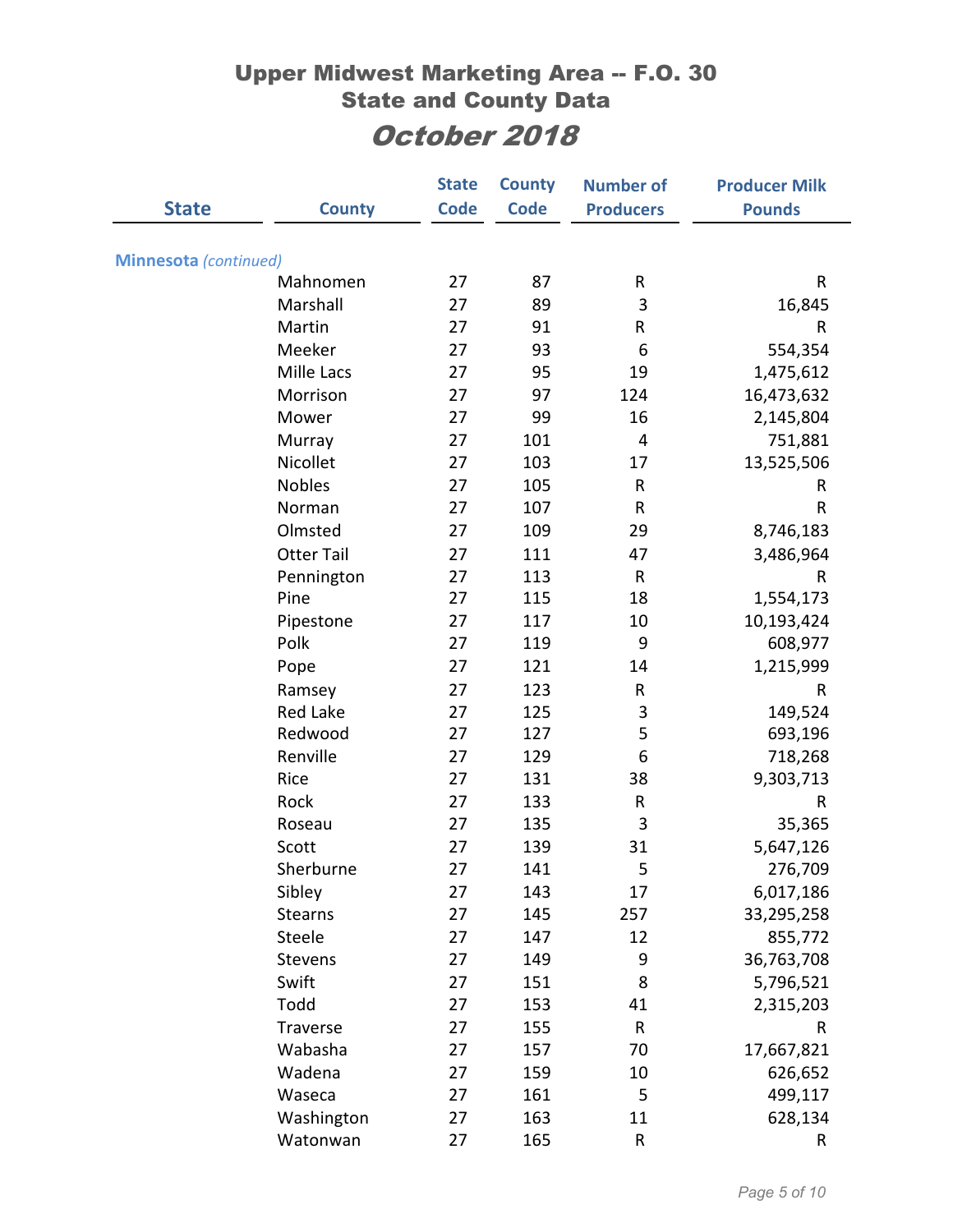| <b>State</b>                 |                        | <b>State</b><br><b>Code</b> | <b>County</b><br><b>Code</b> | <b>Number of</b><br><b>Producers</b> | <b>Producer Milk</b> |
|------------------------------|------------------------|-----------------------------|------------------------------|--------------------------------------|----------------------|
|                              | <b>County</b>          |                             |                              |                                      | <b>Pounds</b>        |
| <b>Minnesota</b> (continued) |                        |                             |                              |                                      |                      |
|                              | Winona                 | 27                          | 169                          | 81                                   | 29,972,127           |
|                              | Wright                 | 27                          | 171                          | 39                                   | 9,819,405            |
|                              | <b>Yellow Medicine</b> | 27                          | 173                          | 3                                    | 1,340,125            |
|                              | Restricted             |                             |                              | 23                                   | 20,033,398           |
| <b>Minnesota Total</b>       |                        |                             |                              | 1,431                                | 358,211,521          |
|                              |                        |                             |                              |                                      |                      |
| <b>Missouri</b>              | Carroll<br>Dade        | 29                          | 33                           | ${\sf R}$                            | R                    |
|                              | <b>Dallas</b>          | 29                          | 57                           | ${\sf R}$                            | R                    |
|                              | <b>Daviess</b>         | 29                          | 59                           | R                                    | $\mathsf{R}$         |
|                              |                        | 29                          | 61                           | 3                                    | 144,390              |
|                              | Grundy                 | 29                          | 79                           | R                                    | R                    |
|                              | Knox                   | 29                          | 103                          | R                                    | $\mathsf{R}$         |
|                              | Livingston             | 29                          | 117                          | 3                                    | 144,565              |
|                              | McDonald               | 29                          | 119                          | 3<br>$\overline{7}$                  | 67,691               |
|                              | Scotland               | 29                          | 199                          |                                      | 443,046              |
|                              | Webster                | 29                          | 225                          | R                                    | $\mathsf{R}$         |
|                              | Wright<br>Restricted   | 29                          | 229                          | 4<br>$\overline{7}$                  | 143,979              |
|                              |                        |                             |                              |                                      | 345,705              |
| <b>Missouri Total</b>        |                        |                             |                              | 27                                   | 1,289,376            |
| <b>Nebraska</b>              | <b>Butler</b>          | 31                          | 23                           | R                                    | R                    |
|                              | Dixon                  | 31                          | 51                           | $\mathsf{R}$                         | R                    |
|                              | Wayne                  | 31                          | 179                          | R                                    | R                    |
|                              | Restricted             |                             |                              | 4                                    | 9,485,200            |
|                              |                        |                             |                              |                                      |                      |
| <b>Nebraska Total</b>        |                        |                             |                              | 4                                    | 9,485,200            |
| <b>North Dakota</b>          | Cass                   | 38                          | 17                           | R                                    | R                    |
|                              | Foster                 | 38                          | 31                           | R                                    | R                    |
|                              | La Moure               | 38                          | 45                           | ${\sf R}$                            | $\mathsf R$          |
|                              | Logan                  | 38                          | 47                           | R                                    | R                    |
|                              | Ransom                 | 38                          | 73                           | R                                    | R                    |
|                              | Richland               | 38                          | 77                           | R                                    | R                    |
|                              | Sargent                | 38                          | 81                           | R                                    | R                    |
|                              | Stutsman               | 38                          | 93                           | $\mathsf{R}$                         | R                    |
|                              | Restricted             |                             |                              | 10                                   | 12,938,680           |
| <b>North Dakota Total</b>    |                        |                             | 10                           | 12,938,680                           |                      |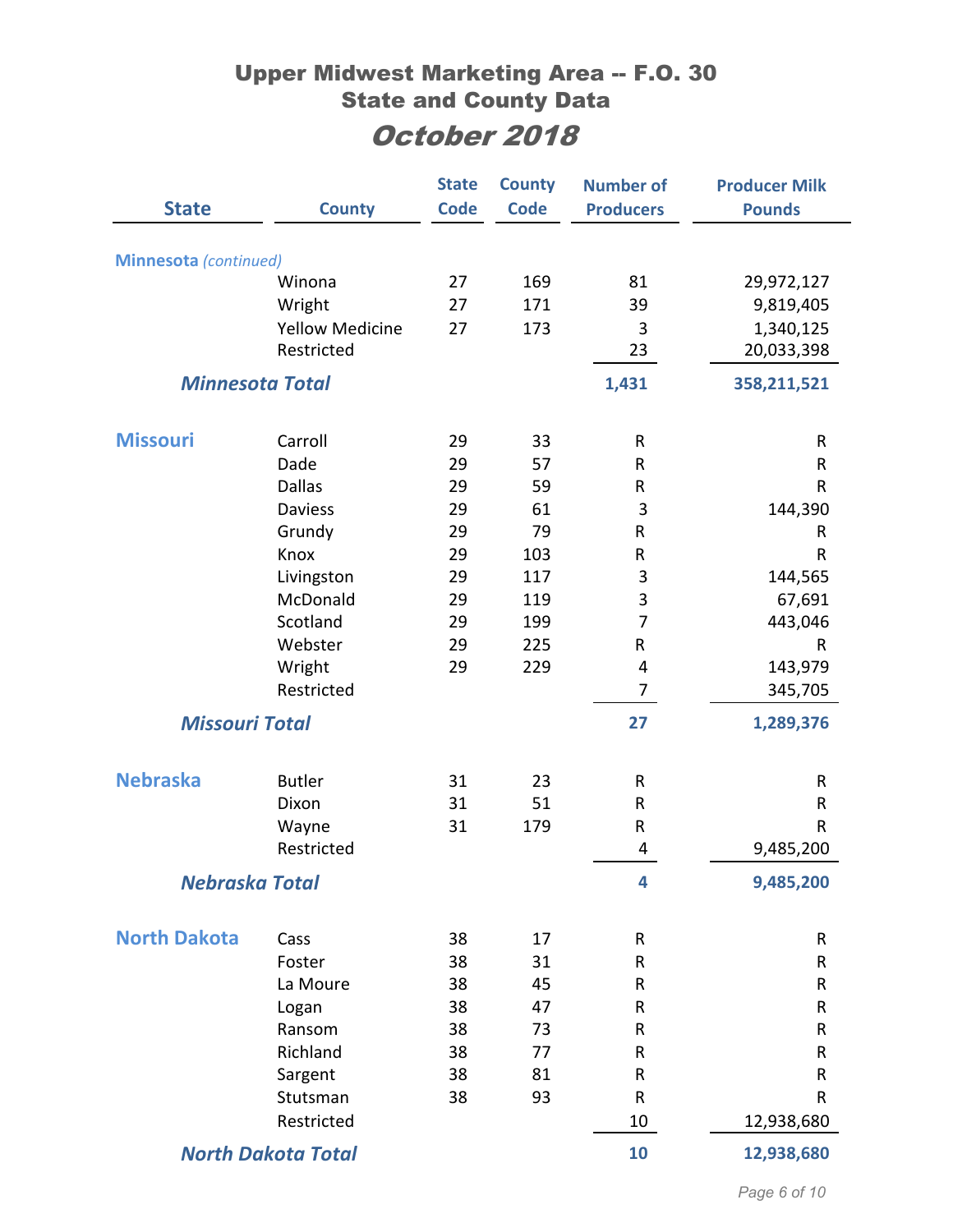|                     |                             | <b>State</b> | <b>County</b>  | <b>Number of</b> | <b>Producer Milk</b> |
|---------------------|-----------------------------|--------------|----------------|------------------|----------------------|
| <b>State</b>        | <b>County</b>               | <b>Code</b>  | <b>Code</b>    | <b>Producers</b> | <b>Pounds</b>        |
|                     |                             |              |                |                  |                      |
| <b>Ohio</b>         | Ashland                     | 39           | 5              | R                | ${\sf R}$            |
|                     | Ashtabula                   | 39           | $\overline{7}$ | ${\sf R}$        | R                    |
|                     | Carroll                     | 39           | 19             | 5                | 9,932                |
|                     | Coshocton                   | 39           | 31             | 5                | 12,151               |
|                     | Darke                       | 39           | 37             | R                | R                    |
|                     | Gallia                      | 39           | 53             | R                | $\sf R$              |
|                     | Geauga                      | 39           | 55             | $\overline{4}$   | 6,567                |
|                     | Holmes                      | 39           | 75             | 19               | 71051                |
|                     | Jackson                     | 39           | 79             | R                | ${\sf R}$            |
|                     | Knox                        | 39           | 83             | 4                | 6,933                |
|                     | Logan                       | 39           | 91             | 10               | 55,630               |
|                     | Lucas                       | 39           | 95             | $\mathsf{R}$     | R                    |
|                     | Mercer                      | 39           | 107            | ${\sf R}$        | R                    |
|                     | Miami                       | 39           | 109            | $\sf R$          | R                    |
|                     | Morrow                      | 39           | 117            | R                | R                    |
|                     | Pike                        | 39           | 131            | ${\sf R}$        | ${\sf R}$            |
|                     | Portage                     | 39           | 133            | ${\sf R}$        | ${\sf R}$            |
|                     | Richland                    | 39           | 139            | ${\sf R}$        | ${\sf R}$            |
|                     | Trumbull                    | 39           | 155            | R                | R                    |
|                     | Tuscarawas                  | 39           | 157            | 10               | 33,302               |
|                     | Washington                  | 39           | 167            | ${\sf R}$        | R                    |
|                     | Wayne                       | 39           | 169            | 6                | 50,897               |
|                     | Restricted                  |              |                | 16               | 78,307               |
| <b>Ohio Total</b>   |                             |              |                | 79               | 324,770              |
|                     |                             |              |                |                  |                      |
| <b>Oklahoma</b>     | Mayes                       | 40           | 97             | R                | R                    |
|                     |                             |              |                |                  |                      |
|                     | 2/<br><b>Oklahoma Total</b> |              |                | $\mathsf R$      | R                    |
| <b>South Dakota</b> | Beadle                      | 46           | 5              | ${\sf R}$        | R                    |
|                     | <b>Brookings</b>            | 46           | 11             | 6                | 7,720,420            |
|                     | <b>Brown</b>                | 46           | 13             | ${\sf R}$        | R                    |
|                     | Day                         | 46           | 37             | R                | R                    |
|                     | Deuel                       | 46           | 39             | ${\sf R}$        | ${\sf R}$            |
|                     | Edmunds                     | 46           | 45             | R                | ${\sf R}$            |
|                     | Faulk                       | 46           | 49             | ${\sf R}$        | R                    |
|                     | Grant                       | 46           | 51             | 5                | 872,013              |
|                     | Hamlin                      | 46           | 57             | R                | R                    |
|                     | Hanson                      | 46           | 61             | ${\sf R}$        | R                    |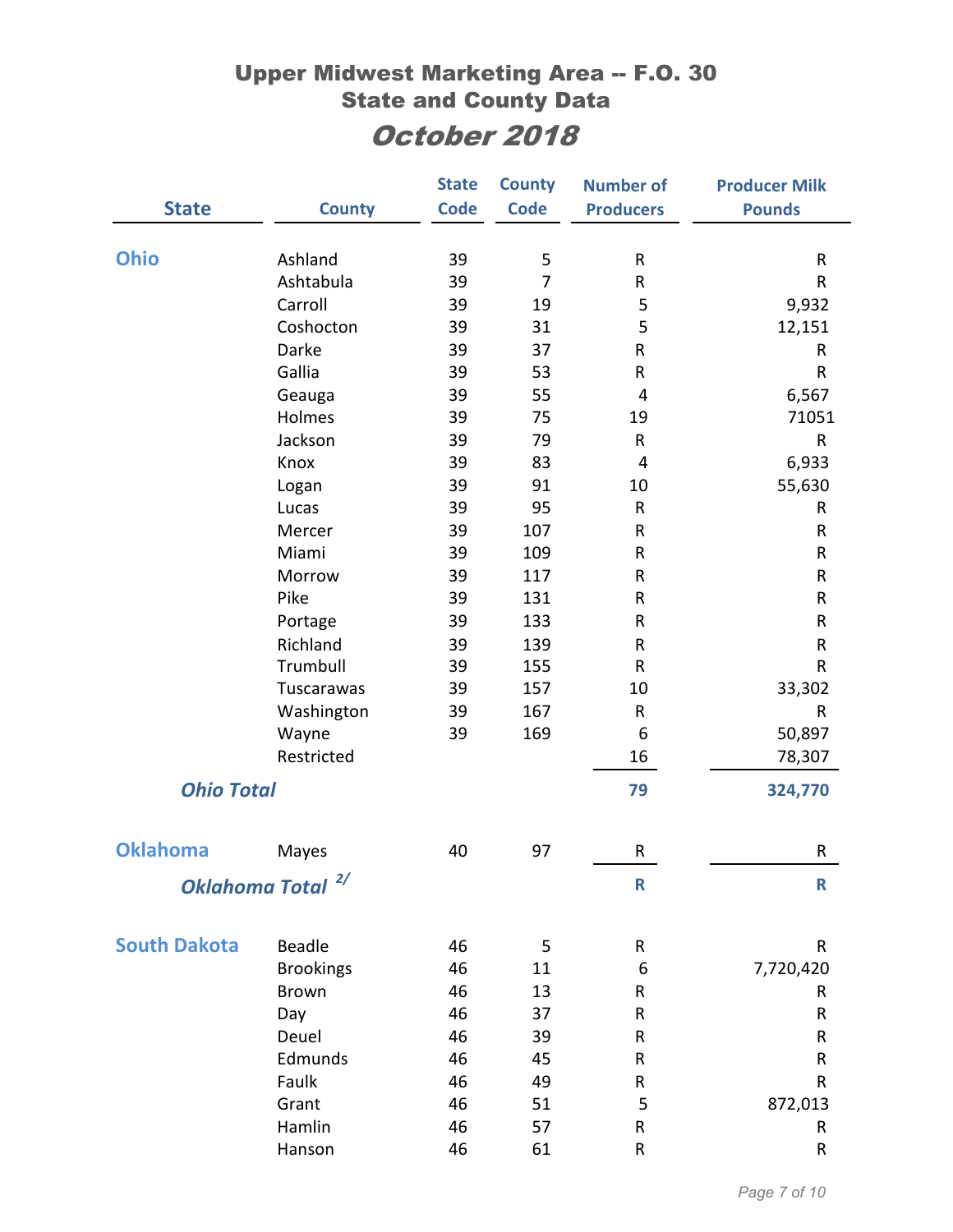| <b>State</b>                    | <b>County</b>             | <b>State</b><br><b>Code</b> | <b>County</b><br><b>Code</b> | <b>Number of</b> | <b>Producer Milk</b> |
|---------------------------------|---------------------------|-----------------------------|------------------------------|------------------|----------------------|
|                                 |                           |                             |                              | <b>Producers</b> | <b>Pounds</b>        |
| <b>South Dakota (continued)</b> |                           |                             |                              |                  |                      |
|                                 | Kingsbury                 | 46                          | 77                           | R                | R                    |
|                                 | Lake                      | 46                          | 79                           | R                | R                    |
|                                 | <b>McCook</b>             | 46                          | 87                           | 3                | 5482064              |
|                                 | McPherson                 | 46                          | 89                           | R                | R                    |
|                                 | Minnehaha                 | 46                          | 99                           | 3                | 10,933,143           |
|                                 | Roberts                   | 46                          | 109                          | ${\sf R}$        | R                    |
|                                 | Spink                     | 46                          | 115                          | R                | R                    |
|                                 | Turner                    | 46                          | 125                          | R                | R                    |
|                                 | Restricted                |                             |                              | 19               | 21,804,217           |
|                                 | <b>South Dakota Total</b> |                             |                              | 36               | 46,811,857           |
| <b>Texas</b>                    | Rockwall                  | 48                          | 397                          | R                | R                    |
|                                 | 2/                        |                             |                              |                  |                      |
| <b>Texas Total</b>              |                           |                             |                              | $\mathsf{R}$     | $\mathsf R$          |
| <b>Utah</b>                     | Cache                     | 49                          | 5                            | R                | R                    |
|                                 | $\frac{2}{\pi}$           |                             |                              | $\mathsf{R}$     |                      |
| <b>Utah Total</b>               |                           |                             |                              |                  | $\mathsf{R}$         |
| <b>Wisconsin</b>                | Adams                     | 55                          | $\mathbf{1}$                 | 14               | 18,142,648           |
|                                 | Ashland                   | 55                          | 3                            | $\overline{7}$   | 737,731              |
|                                 | <b>Barron</b>             | 55                          | 5                            | 73               | 12,645,128           |
|                                 | Bayfield                  | 55                          | $\overline{7}$               | 11               | 427,395              |
|                                 | <b>Brown</b>              | 55                          | 9                            | 137              | 100,481,539          |
|                                 | <b>Buffalo</b>            | 55                          | 11                           | 97               | 24,561,602           |
|                                 | <b>Burnett</b>            | 55                          | 13                           | 15               | 2,606,022            |
|                                 | Calumet                   | 55                          | 15                           | 89               | 65,605,798           |
|                                 | Chippewa                  | 55                          | 17                           | 163              | 28,885,004           |
|                                 | Clark                     | 55                          | 19                           | 528              | 95,040,694           |
|                                 | Columbia                  | 55                          | 21                           | 68               | 29,394,128           |
|                                 | Crawford                  | 55                          | 23                           | 42               | 5,171,288            |
|                                 | Dane                      | 55                          | 25                           | 210              | 102,423,772          |
|                                 | Dodge                     | 55                          | 27                           | 206              | 63,960,875           |
|                                 | Door                      | 55                          | 29                           | 43               | 14,725,113           |
|                                 | Douglas                   | 55                          | 31                           | 3                | 196,483              |
|                                 | Dunn                      | 55                          | 33                           | 70               | 18,679,268           |
|                                 | Eau Claire                | 55                          | 35                           | 25               | 4,251,587            |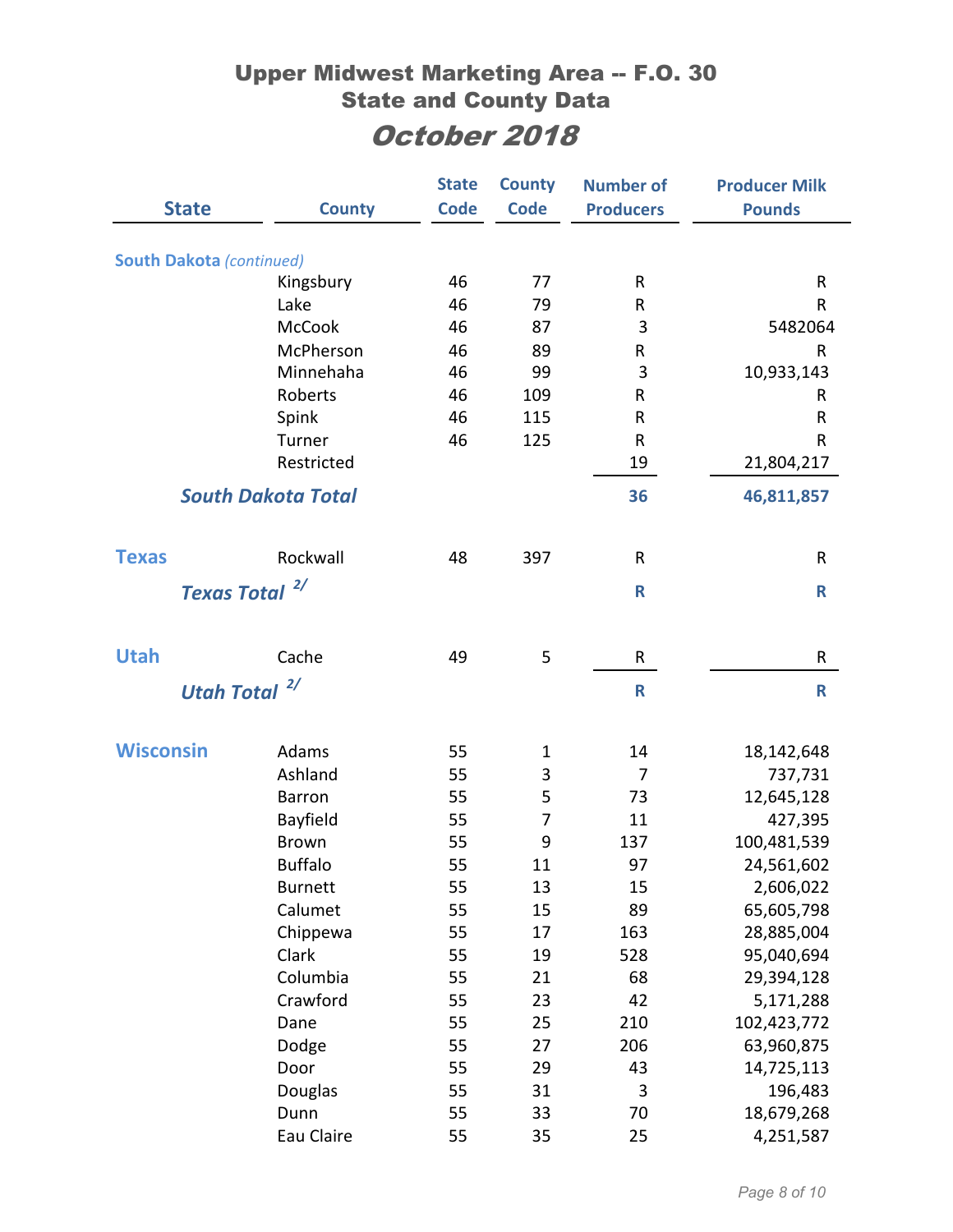|                              |               | <b>State</b> | <b>County</b> | <b>Number of</b> | <b>Producer Milk</b> |
|------------------------------|---------------|--------------|---------------|------------------|----------------------|
| <b>State</b>                 | <b>County</b> | <b>Code</b>  | <b>Code</b>   | <b>Producers</b> | <b>Pounds</b>        |
|                              |               |              |               |                  |                      |
| <b>Wisconsin</b> (continued) |               |              |               |                  |                      |
|                              | Florence      | 55           | 37            | R                | ${\sf R}$            |
|                              | Fond du Lac   | 55           | 39            | 204              | 116,563,785          |
|                              | Forest        | 55           | 41            | $\sf R$          | R                    |
|                              | Grant         | 55           | 43            | 206              | 42,382,855           |
|                              | Green         | 55           | 45            | 142              | 45,516,724           |
|                              | Green Lake    | 55           | 47            | 36               | 14,655,804           |
|                              | lowa          | 55           | 49            | 123              | 25,245,564           |
|                              | Iron          | 55           | 51            | $\mathsf R$      | R                    |
|                              | Jackson       | 55           | 53            | 54               | 13,083,215           |
|                              | Jefferson     | 55           | 55            | 73               | 27,633,326           |
|                              | Juneau        | 55           | 57            | 29               | 12,449,035           |
|                              | Kenosha       | 55           | 59            | 17               | 4,988,666            |
|                              | Kewaunee      | 55           | 61            | 128              | 109,554,696          |
|                              | La Crosse     | 55           | 63            | 50               | 8,908,170            |
|                              | LaFayette     | 55           | 65            | 146              | 34,987,862           |
|                              | Langlade      | 55           | 67            | 37               | 11,157,855           |
|                              | Lincoln       | 55           | 69            | 30               | 6,325,816            |
|                              | Manitowoc     | 55           | 71            | 184              | 114,291,452          |
|                              | Marathon      | 55           | 73            | 388              | 91,994,370           |
|                              | Marinette     | 55           | 75            | 39               | 20,371,815           |
|                              | Marquette     | 55           | 77            | 19               | 10,120,277           |
|                              | Monroe        | 55           | 81            | 125              | 31,022,131           |
|                              | Oconto        | 55           | 83            | 90               | 43,364,253           |
|                              | Outagamie     | 55           | 87            | 143              | 73,362,615           |
|                              | Ozaukee       | 55           | 89            | 35               | 17,014,597           |
|                              | Pepin         | 55           | 91            | 40               | 9,489,703            |
|                              | Pierce        | 55           | 93            | 97               | 20,099,368           |
|                              | Polk          | 55           | 95            | 55               | 14,156,959           |
|                              | Portage       | 55           | 97            | 67               | 16,544,441           |
|                              | Price         | 55           | 99            | 38               | 7,563,860            |
|                              | Racine        | 55           | 101           | 22               | 8,091,482            |
|                              | Richland      | 55           | 103           | 61               | 23,844,237           |
|                              | Rock          | 55           | 105           | 73               | 33,696,589           |
|                              | Rusk          | 55           | 107           | 47               | 9,758,961            |
|                              | St. Croix     | 55           | 109           | 97               | 30,644,044           |
|                              | Sauk          | 55           | 111           | 121              | 32,253,327           |
|                              | Sawyer        | 55           | 113           | 6                | 5,247,236            |
|                              | Shawano       | 55           | 115           | 216              | 80,790,694           |
|                              | Sheboygan     | 55           | 117           | 118              | 53,590,871           |